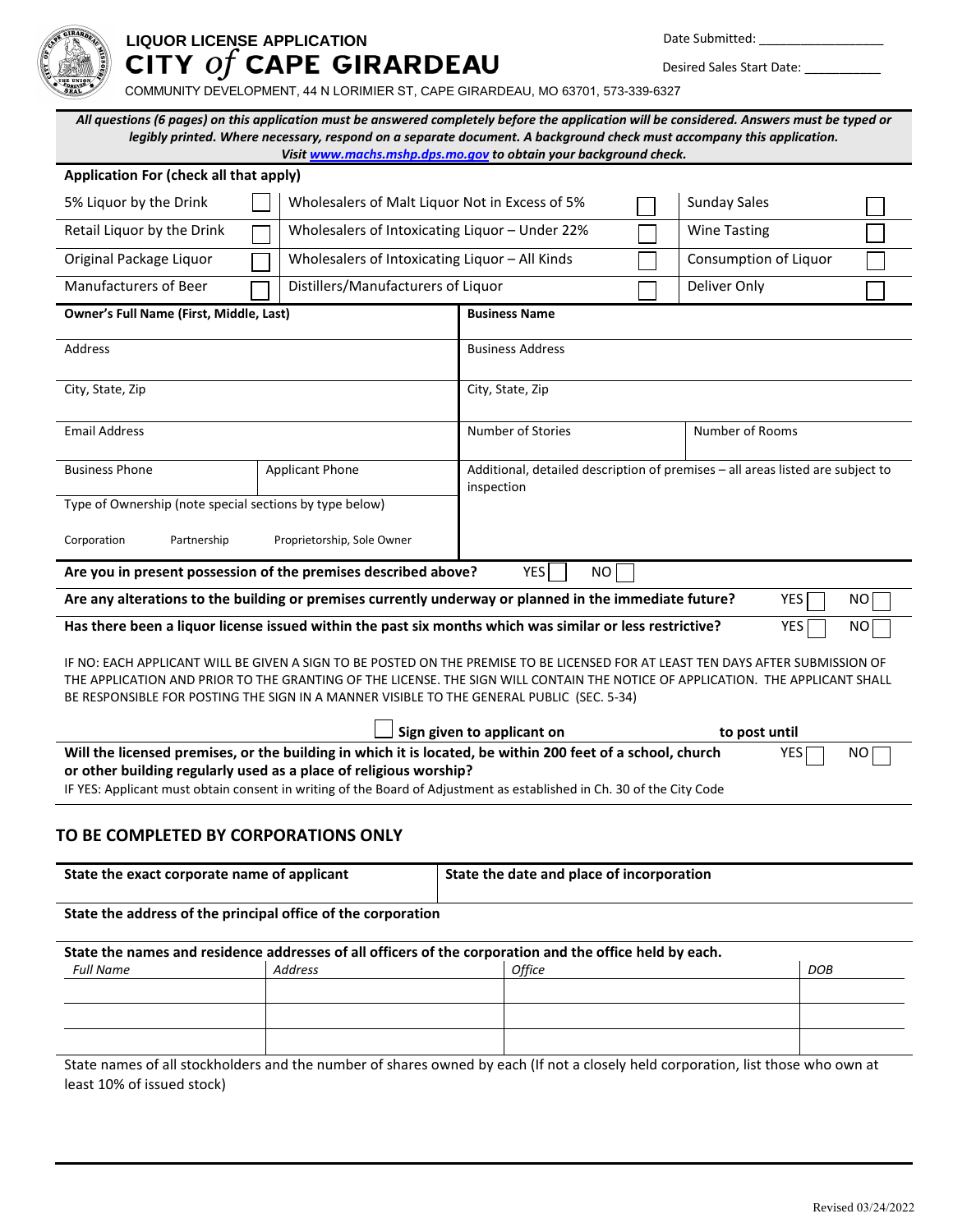## **TO BE COMPLETED BY PARTNERSHIPS ONLY**

| State the name the partnership | State date partnership was formed |                      |  |
|--------------------------------|-----------------------------------|----------------------|--|
| State the name of all partners |                                   |                      |  |
| Full Name (w/maiden)           | <b>DOB</b>                        | Driver's License No. |  |
|                                |                                   |                      |  |
|                                |                                   |                      |  |

## **ALL REMAINING QUESTIONS MUST BE COMPLETED BY ALL APPLICANTS**

#### PROVIDE THE FOLLOWING INFORMATION PERTAINING TO THE MANAGING OFFICER OF THE CORPORATION, EACH PARTNER OF A PARTNERSHIP OF THE OWNER OF A SOLE PROPRIETORSHIP

| Managing Officer Full Name (with Maiden if Applicable)                                                                                                                                                                                                                                                                                                                                                                                                        |      | Date of Birth<br>US Citizen? YES<br>NO I | Place of Birth                                                 |  |                               |    |
|---------------------------------------------------------------------------------------------------------------------------------------------------------------------------------------------------------------------------------------------------------------------------------------------------------------------------------------------------------------------------------------------------------------------------------------------------------------|------|------------------------------------------|----------------------------------------------------------------|--|-------------------------------|----|
| <b>Current Residential Address</b>                                                                                                                                                                                                                                                                                                                                                                                                                            |      |                                          | Driver's License Number / State                                |  | <b>Social Security Number</b> |    |
| City, State Zip                                                                                                                                                                                                                                                                                                                                                                                                                                               |      |                                          | All Former Driver's Licenses (List number and state)           |  |                               |    |
| List all former names and corresponding dates                                                                                                                                                                                                                                                                                                                                                                                                                 |      |                                          | List last 15 years of former addresses and corresponding dates |  |                               |    |
| Name                                                                                                                                                                                                                                                                                                                                                                                                                                                          | From | To                                       | Address                                                        |  | From                          | To |
|                                                                                                                                                                                                                                                                                                                                                                                                                                                               |      |                                          |                                                                |  |                               |    |
| 1. Type of business:                                                                                                                                                                                                                                                                                                                                                                                                                                          |      |                                          |                                                                |  |                               |    |
| 2. Describe all related activities which you intend to conduct on the premise for which you seek a license:                                                                                                                                                                                                                                                                                                                                                   |      |                                          |                                                                |  |                               |    |
| 3. Is the owner, managing officer, corporation, any stockholder owning 10% or more of issued stock, or any partner, or any member<br>of family interested directly or indirectly in any other license issued by the Supervisor of Liquor Control or the City of Cape Girardeau<br>which is now in force?<br>NO<br>If so, give details:<br>YESI                                                                                                                |      |                                          |                                                                |  |                               |    |
| 4. Has the owner, managing officer, corporation, any stockholder owning 10% or more of issued stock, or any partner, or any<br>member of owner's, managing officer's, or any partner's household or immediate family at any time in the past, held a license from<br>the Supervisor of Liquor Control or the City of Cape Girardeau which was denied?                                                                                                         |      |                                          | YES.<br>NO                                                     |  | If so, give details:          |    |
| 5. Has the owner, managing officer, corporation, any stockholder owning 10% or more of issued stock, or any partner, or any<br>member of owner's, managing officer's, or any partner's household or immediate family ever had any license issued by the<br>Supervisor of Liquor Control of the State of Missouri or by the licensing authority of any other state or by any city, suspended or<br><b>YES</b><br>If so, give details:<br>revoked?<br>NOI I     |      |                                          |                                                                |  |                               |    |
| 6. Has the owner, managing officer, corporation, any stockholder owning 10% or more of issued stock, or any partner, or any<br>member of owner's, managing officer's, or any partner's household or immediate family ever had any license issued by the<br>Supervisor of Liquor Control of the State of Missouri or by the licensing authority of any other state or by any city, suspended or<br><b>YES</b><br>revoked?<br><b>NO</b><br>If so, give details: |      |                                          |                                                                |  |                               |    |

| 7. Is there now employed, or do you expect to employ, in the business sought to be licensed hereunder any person who has at any |                                      |
|---------------------------------------------------------------------------------------------------------------------------------|--------------------------------------|
| time had a license from the Supervisor of Liquor Control revoked or suspended?                                                  | $YES \t{No}$ NO If so, give details: |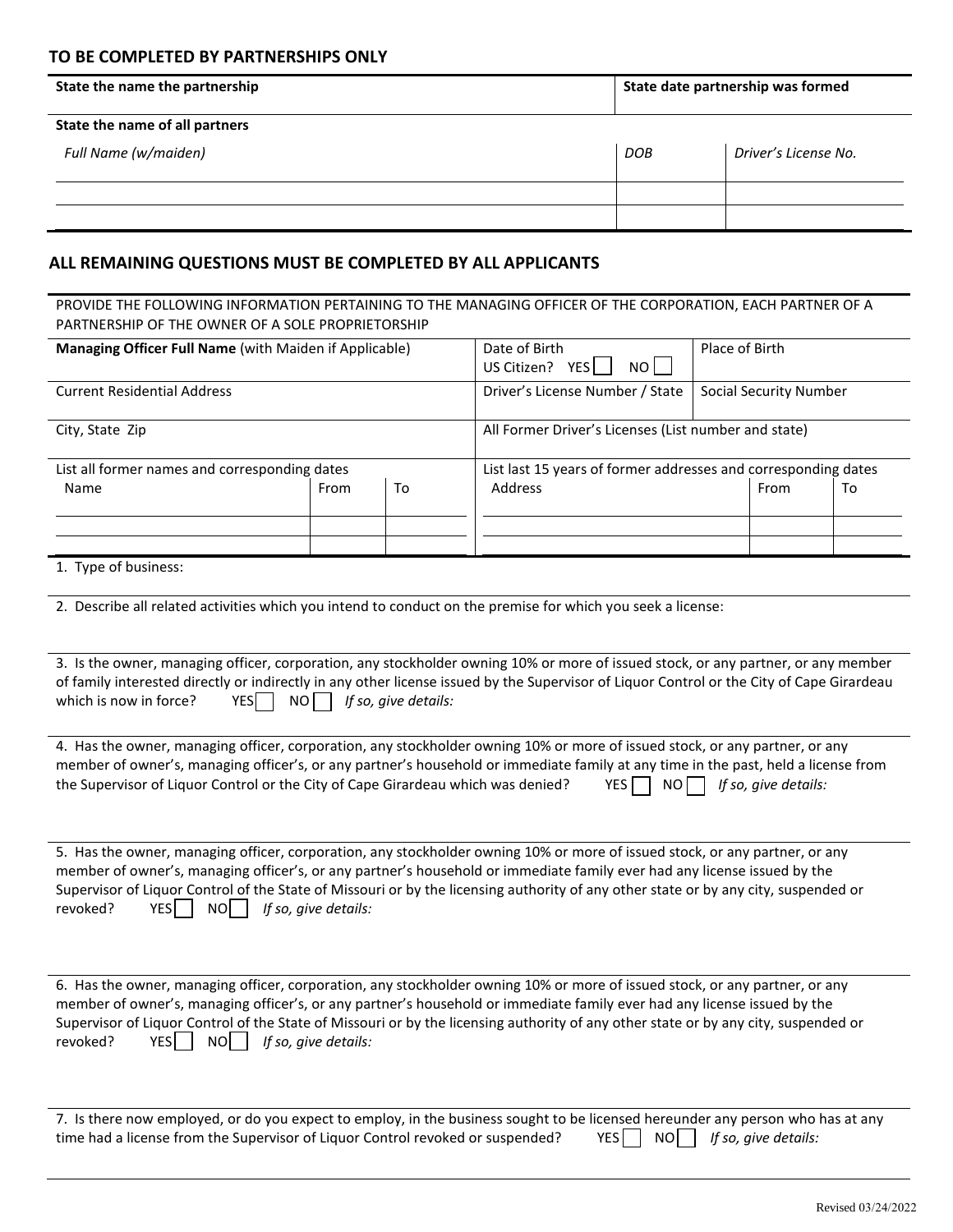| 8. Has the owner, managing officer, corporation, any stockholder owning 10% or more of issued stock, or any partner ever been<br>employed by any person, partnership, or corporation that had a license suspended or revoked by the Supervisor of Liquor Control of<br>the State of Missouri?<br><b>YES</b><br>NO I<br>If so, give details: |
|---------------------------------------------------------------------------------------------------------------------------------------------------------------------------------------------------------------------------------------------------------------------------------------------------------------------------------------------|
| 9. Has any license heretofore issued by the Supervisor of Liquor Control for the premises for which you seek a license ever been<br>suspended or revoked by the Supervisor of Liquor Control of the State of Missouri?<br>YES $\Box$<br>NO<br>If so, who was the licensee?                                                                  |
| 10. Has the owner, managing officer, or any partner ever been arrested or indicted for the violation of any Federal Law, law of the<br>State of Missouri, or any other state:<br>NO<br>If so, give details:<br><b>YES</b>                                                                                                                   |
| 11. Has the owner, managing officer, or any partner ever been convicted of any crime in any Missouri Court, any Court of any other<br>State, any Federal Court or any Court of any other Country?<br>NO<br>If so, give details:<br><b>YES</b>                                                                                               |
| 12. Has the owner, managing officer, or any partner ever been convicted of the violation of any ordinance of any city relating to<br>intoxicating liquor gambling, immorality, fighting, or peace disturbance?<br><b>YES</b><br>If so, give details:<br>NO.                                                                                 |
| 13. Has the owner, managing officer or any partner or any member of owner's, managing officer's or partner's household or<br>immediate family ever been convicted of any Federal Law or law of any state concerning intoxicating liquor?<br><b>YES</b><br>NO                                                                                |
| If so, give details as to each conviction, giving name of person convicted, date and nature of offense, court where sentence was<br>entered, and sentence imposed or fine imposed.                                                                                                                                                          |
|                                                                                                                                                                                                                                                                                                                                             |
| 14. Is there now employed or do you expect to employ, in the business hereunder any person who has been convicted of any crime?<br>If so, give details:<br>YES  <br>NO                                                                                                                                                                      |
| 15. Do you own or rent the premises for which you seek a license?<br><b>OWN</b><br>RENT                                                                                                                                                                                                                                                     |
| 16. Who is your landlord?                                                                                                                                                                                                                                                                                                                   |
| 17. What interest, if any, does your landlord have, directly or indirectly, in the business which you intend to engage in if the license is<br>granted?                                                                                                                                                                                     |
| 18. Does your landlord now hold, or has he ever held, a license of any kind issued by the Supervisor of Liquor Control? YES<br>NO                                                                                                                                                                                                           |
| YES<br>If not, state in detail manner of payment?<br>19. Did you pay the former owner the total purchase price in cash?<br>NO                                                                                                                                                                                                               |
| 20. Does the former owner of the business have any interest either directly or indirectly in the business for which you seek a license?<br>If so, give details:<br>NO  <br>YES                                                                                                                                                              |
| 21. Give the name of any person, firm, or corporation holding any mortgage or encumbrances of any kind against the business for<br>which you seek a license.                                                                                                                                                                                |
| 22. State names of persons, firm, or corporations that have advanced, or that will advance any money to you to purchase or operate<br>the business for which you seek a license.                                                                                                                                                            |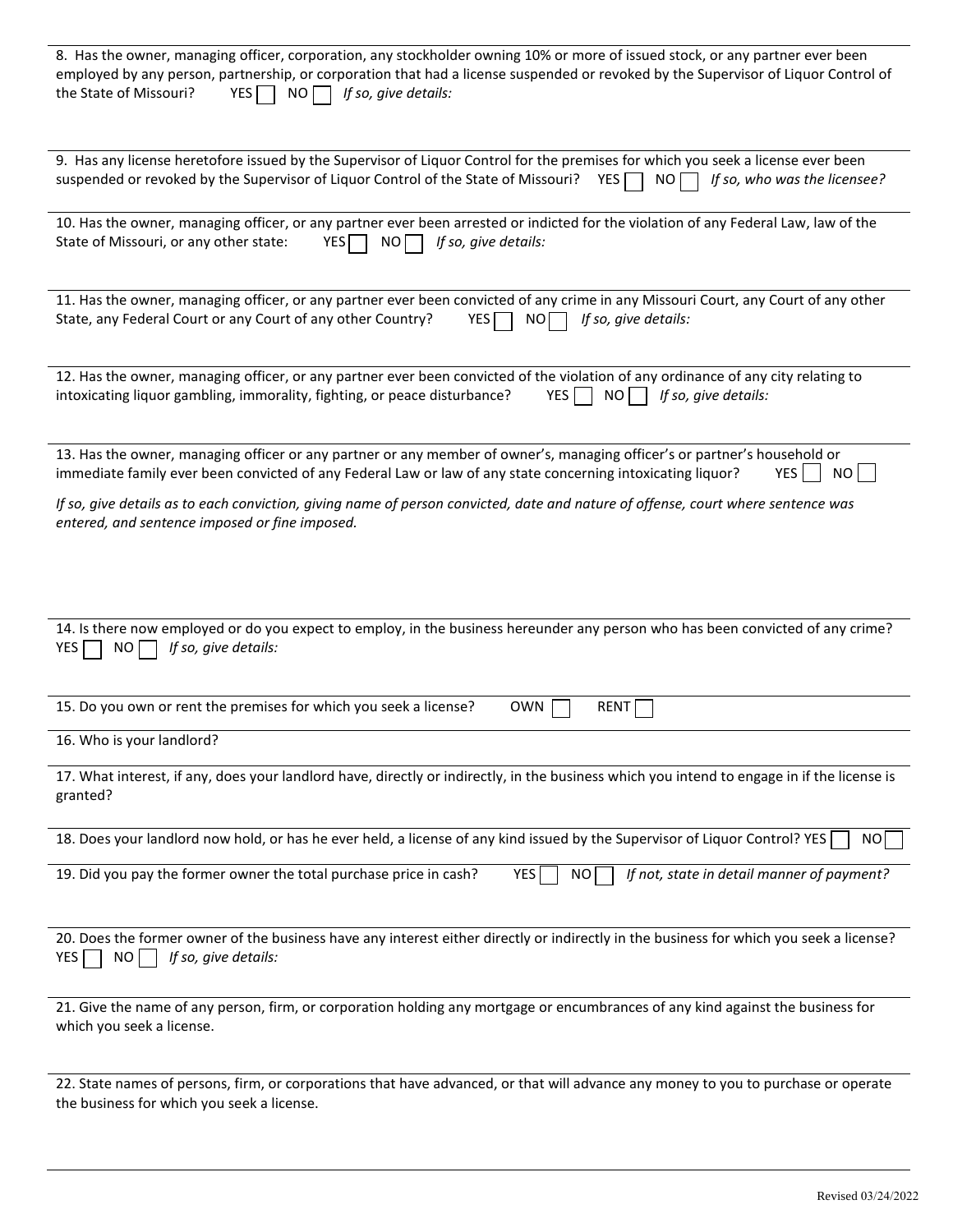|                        | 23. Does the owner, managing officer, corporation, any stockholder, or any partner have any interest directly or indirectly in any |  |
|------------------------|------------------------------------------------------------------------------------------------------------------------------------|--|
|                        | brewery, winery, distillery, rectifying or blending plant or wholesale liquor concern either as part owner, stockholders, agent or |  |
| employee or otherwise? | $YES$   NO     If so, give details:                                                                                                |  |

24. State the name and address of any distillery, wholesaler, winemaker, brewer, or any employee, officer or agent thereof that has, or will have any financial interest directly or indirectly, in the business for which you seek a license.

25. State the name of any distiller, wholesaler, winemaker, brewer, or any employee, officer, or agent thereof who has loaned or who will directly or indirectly, loan, give away, or furnish equipment, money, credit or property of any kind to you except ordinary commercial credit for liquors sold to you and except such articles and services, if any, as are permitted by the regulations of the Supervisor of Liquor Control.

26. State the name and residence of any person, firm or corporation, if any, who is interested, or who will become interested, directly or indirectly, other than hereinabove set out, in the business for which you seek a license and the nature of such interest.

27. Has any bonding company ever cancelled any bond signed by it for the owner, managing officer, corporation, any stockholder owning 10% or more of issued stock, or any partner in connection with any license issued to you by the Supervisor of Liquor Control? YES NO *If so, give details:* 

|                                                     | 28. Has any bonding company ever refused to sign any such bond for the owner, managing officer, corporation, any stockholder |  |
|-----------------------------------------------------|------------------------------------------------------------------------------------------------------------------------------|--|
| owning 10% or more of issued stock, or any partner? | $YES$ NO f if so, give details:                                                                                              |  |

|                                                    |  |  | 29. Is this application a subterfuge to permit any person other than yourself or the corporation to secure a license from the City of |
|----------------------------------------------------|--|--|---------------------------------------------------------------------------------------------------------------------------------------|
| Cape Girardeau, in your name, for his/her benefit? |  |  | YES $\Box$ NO $\Box$ If so, give details:                                                                                             |

| Name | Address | Phone | Percentage Held |
|------|---------|-------|-----------------|
|      |         |       |                 |
|      |         |       |                 |
|      |         |       |                 |
|      |         |       |                 |
|      |         |       |                 |
|      |         |       |                 |
|      |         |       |                 |
|      |         |       |                 |
|      |         |       |                 |
|      |         |       |                 |
|      |         |       |                 |
|      |         |       |                 |
|      |         |       |                 |
|      |         |       |                 |
|      |         |       |                 |
|      |         |       |                 |
|      |         |       |                 |
|      |         |       |                 |
|      |         |       |                 |
|      |         |       |                 |
|      |         |       |                 |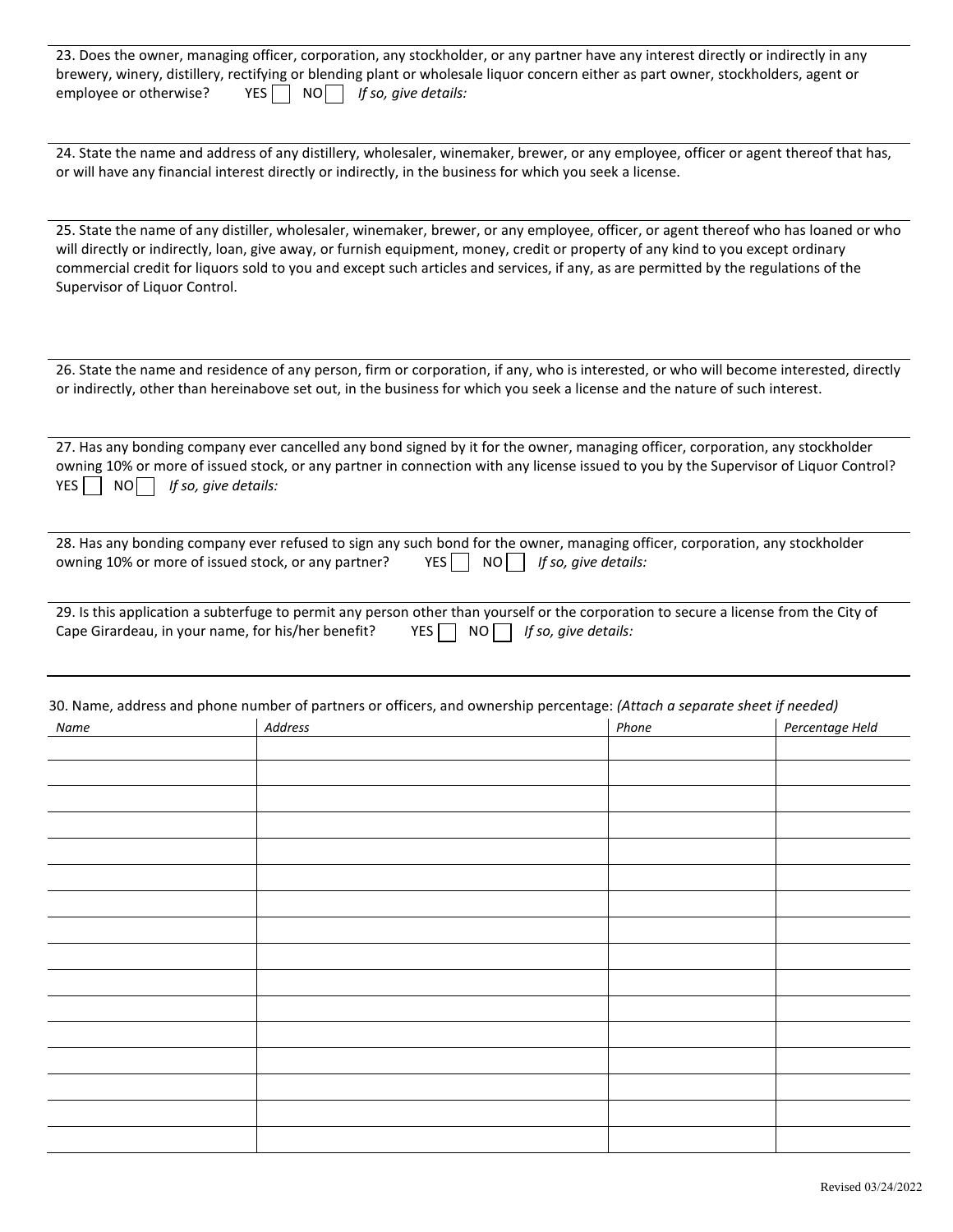31. Print this form and execute the appropriate acknowledgement:

I, the undersigned, hereby apply to the City Council of the City of Cape Girardeau, State of Missouri, for the license above described on the above described premises and for the purpose of inducing the City Council to issue to me said license, I make the statements and answers hereinafter set out and understand and agree that if any statements of answers made herein are untrue and the license herein applied for is granted, such license may be revoked or suspended by said City Council and I further understand and agree that if I, or any of my employees, shall violate the provisions of any ordinances of the City of Cape Girardeau, Missouri, or knowingly allow any other person to do so upon the licensed premises, the City Council may suspend or revoke the license granted hereunder. Applicant further agrees that if the license is granted, inspections may be made in accordance with the regulations as set forth in the Ordinances of the City. In addition, applicant understands that any false statement contained in this application may result in prosecution under the Code of Ordinances for the City of Cape Girardeau, Missouri, and/or state law.

*SIGN: \_\_\_\_\_\_\_\_\_\_\_\_\_\_\_\_\_\_\_\_\_\_\_\_\_\_\_\_*

## **FOR PARTNERS OR SOLE PROPRIETORS:**

| <b>STATE OF</b>  |     |
|------------------|-----|
|                  | SS. |
| <b>COUNTY OF</b> |     |

\_\_\_\_\_\_\_\_\_\_\_\_\_\_\_\_\_\_\_\_\_\_\_\_\_\_\_\_\_\_\_\_\_\_\_\_\_\_\_\_\_\_

\_\_\_\_\_\_\_\_\_\_\_\_\_\_\_\_\_\_\_\_\_\_\_\_\_\_\_\_\_\_\_\_\_\_\_\_\_\_\_\_\_\_

\_\_\_\_\_\_\_\_\_\_\_\_\_\_\_\_\_\_\_\_\_\_\_\_\_\_\_\_\_\_\_\_\_\_\_\_\_\_\_\_\_\_

\_\_\_\_\_\_\_\_\_\_\_\_\_\_\_\_\_\_\_\_\_\_\_\_\_\_\_\_\_\_\_\_\_\_\_\_\_\_\_\_\_

\_\_\_\_\_\_\_\_\_\_\_\_\_\_\_\_\_\_\_\_\_\_\_\_\_\_\_\_\_\_\_\_\_\_\_\_\_\_\_\_\_

\_\_\_\_\_\_\_\_\_\_\_\_\_\_\_\_\_\_\_\_\_\_\_\_\_\_\_\_\_\_\_\_\_\_\_\_\_\_\_\_\_\_\_\_\_\_\_\_\_\_\_\_, of lawful age being first duly sworn upon oaths, depose and say

that (he, she) have read this application and the instructions with reference thereto and that (he, she, they) fully understand the same; that (he, she) know the contents and the statements contained therein and that the same are true. Applicant has personal knowledge of the information contained the application and has read the provisions of Article XV of Chapter 15 of the Code of Ordinances of the City of Cape Girardeau, Missouri.

Subscribed and sworn to me before this  $\frac{1}{2}$  day of  $\frac{1}{2}$   $\frac{1}{2}$   $\frac{1}{2}$   $\frac{1}{2}$   $\frac{1}{2}$   $\frac{1}{2}$   $\frac{1}{2}$   $\frac{1}{2}$   $\frac{1}{2}$   $\frac{1}{2}$   $\frac{1}{2}$   $\frac{1}{2}$   $\frac{1}{2}$   $\frac{1}{2}$   $\frac{1}{2}$   $\frac{1}{2}$   $\frac{1$ 

NOTARY PUBLIC

My Commission Expires:

\_\_\_\_\_\_\_\_\_\_\_\_\_\_\_\_\_\_\_\_\_\_\_\_\_\_\_\_\_

Revised 03/24/2022